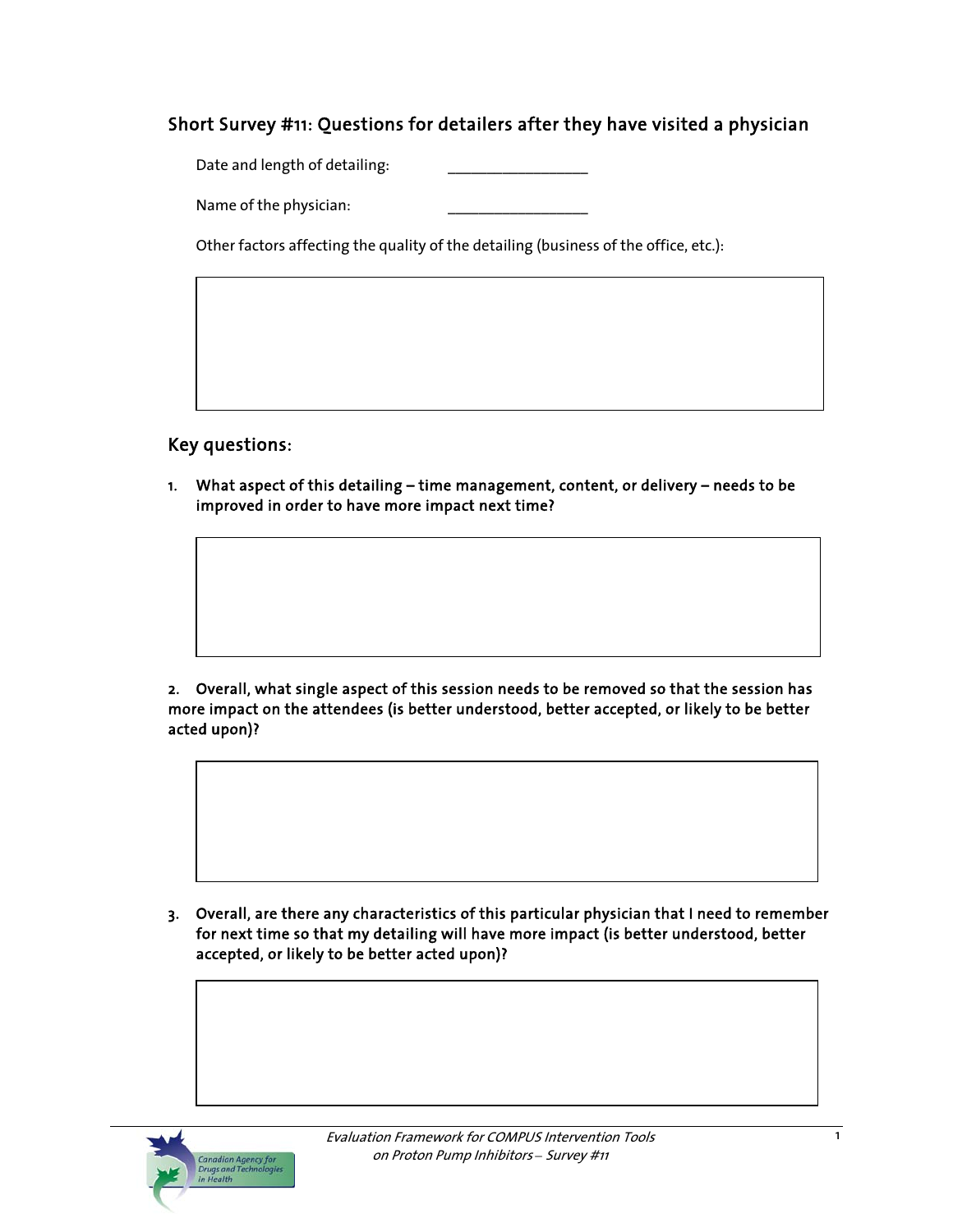4. What single thing needs to be added to (or removed from) this detailing so that it has more impact (is better understood, better accepted, or better acted upon) by the physician?

 $\overline{2}$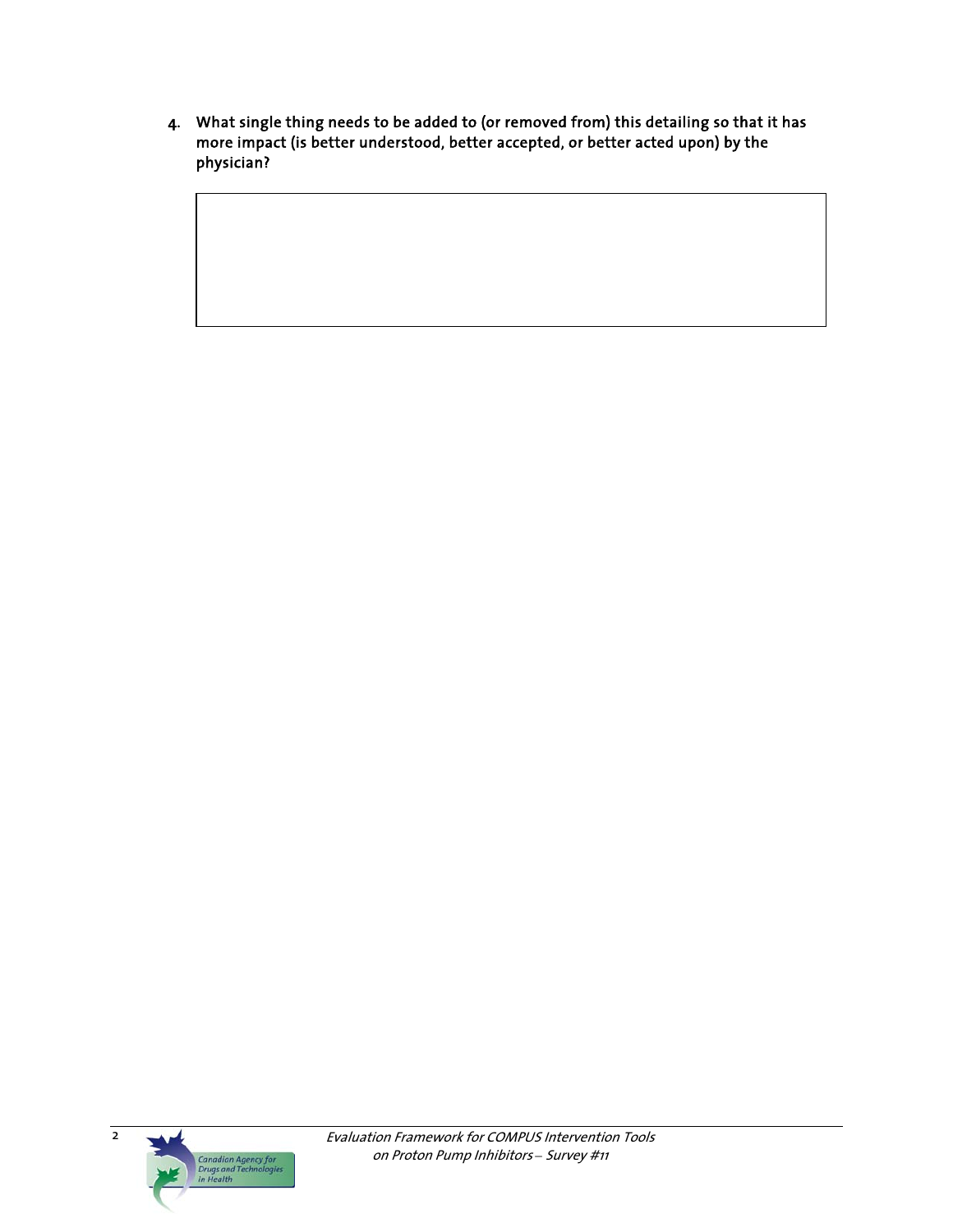# Long Survey #11: Questions for detailers after they have visited a physician

Date and length of detailing:

Name of the physician:

Other factors affecting the quality of the detailing (business of the office, etc.):

- 1. What was your impression of the overall energy and enthusiasm for the subject, as evidenced by the level of the physician's questions and the quality of the discussion?
	- Positive Neutral Uninspired Unable to assess

### 2. In terms of satisfaction, what was the response of the physician concerning his or her:

#### (a) Interest in the material:

| very satisfied |  |  |  |  |  | very unsatisfied | unable to assess |
|----------------|--|--|--|--|--|------------------|------------------|
|----------------|--|--|--|--|--|------------------|------------------|

#### (b) Support for the key messages:

| very satisfied |  |  |  |  |  | very unsatisfied | unable to assess |
|----------------|--|--|--|--|--|------------------|------------------|
|----------------|--|--|--|--|--|------------------|------------------|

#### (c) Satisfaction with the material:

| very satisfied<br>very unsatisfied | unable to assess |
|------------------------------------|------------------|
|------------------------------------|------------------|

### (d) Satisfaction with your answers to their questions:

| very satisfied |  |  |  |  |  | very unsatisfied | unable to assess |
|----------------|--|--|--|--|--|------------------|------------------|
|----------------|--|--|--|--|--|------------------|------------------|

#### 3. The amount of evidence used to support the key messages in the visit on PPI s was:

- Overwhelming More than necessary Just right Insufficient
	- Unable to assess